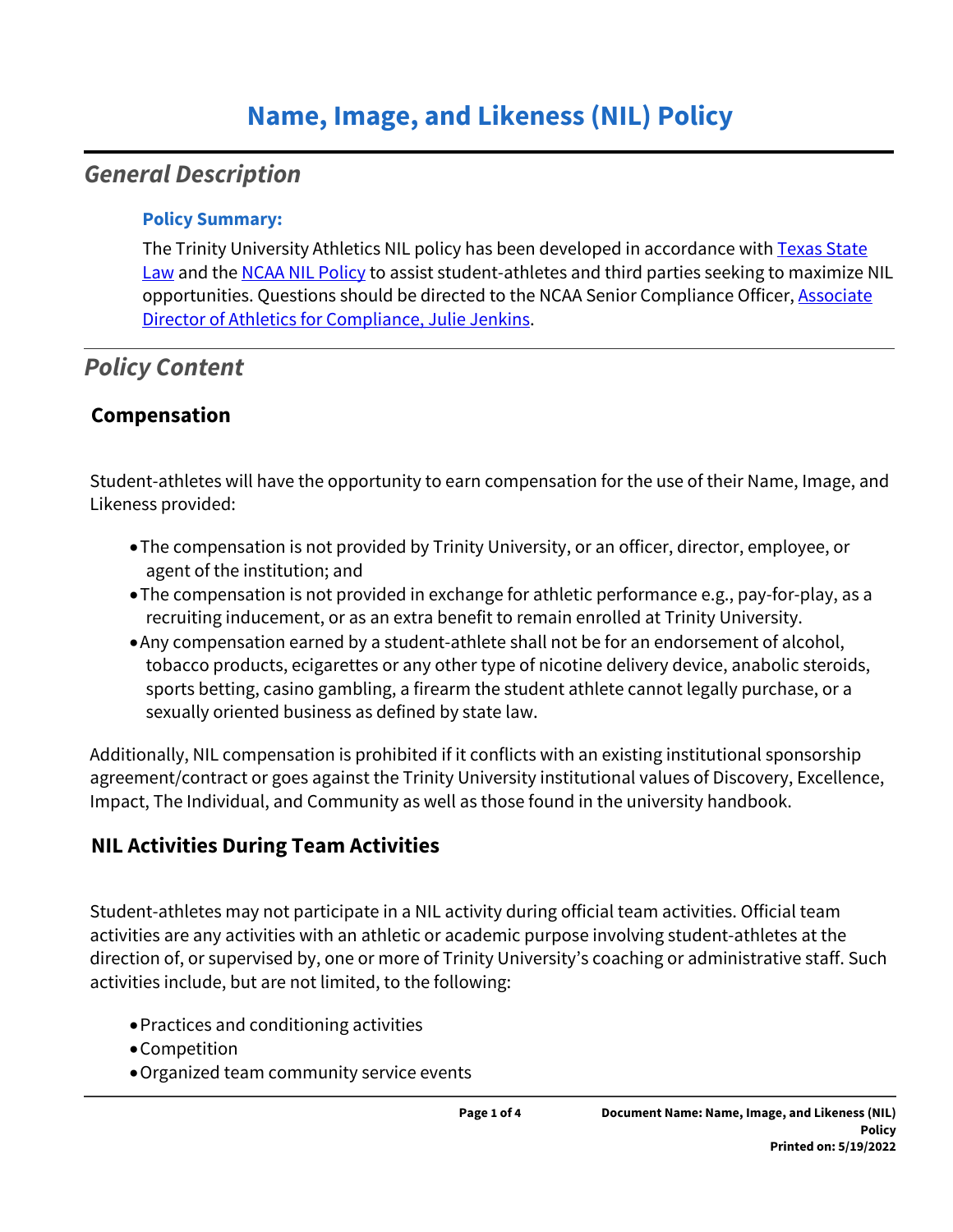Organized team promotional events

## **Use of Trinity University Marks**

Student-Athletes are prohibited by Texas state statute from using Trinity University intellectual property including, but not limited to, uniforms, registered trademarks, products protected by copyright or official logos, marks, or colors.

#### **Representation from Agent/Attorney**

Student-athletes may secure representation (agent or lawyer) for the sole purpose of representing them in matters for the use of their Name, Image, and Likeness and not for future professional athletic contract negotiations. An agent representing a student-athlete must be registered with the state and comply with state and federal law. An attorney representing a student-athlete must be licensed to practice law.

#### **Disclosure**

The Trinity University Athletic Department has partnered with INFLCR to facilitate branding of studentathletes and NIL activity disclosure. Regardless of securing a written contract, in order to comply with NCAA rules and to ensure future eligibility at Trinity University, student-athletes must disclose ANY agreements made for the use of Name, Image, and Likeness by completing the NIL Disclosure and Attestation Form through the INFLCR app. Information and instructions on this process is provided during your INFLCR registration and can be found in the **[INFLCR Learning Portal](https://learn.inflcr.com/)** by watching the mobile video. This form must be submitted seven days before the NIL agreement goes into effect.

## **Contracts**

The duration of a contract for representation of a student-athlete or compensation for the use of their Name, Image, and Likeness may not extend beyond participation within an athletics program at Trinity University. A contract for compensation for the use of the Name, Image, and Likeness for a studentathlete under 18 years of age shall be executed on the student-athlete's behalf by their parent or legal guardian.

#### **Taxes**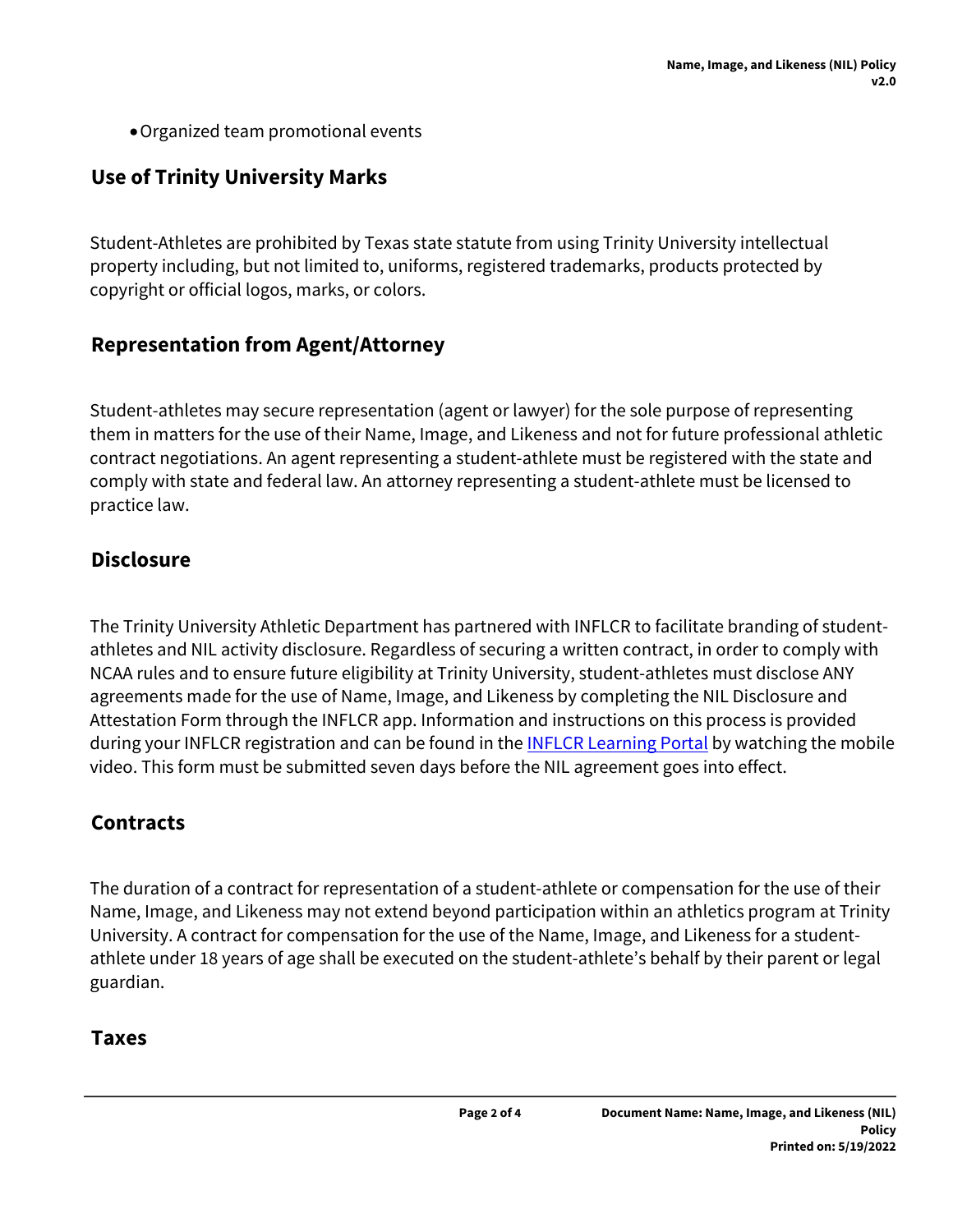NIL income earned is subject to state and/or federal taxes. Trinity University Athletics cannot provide specific tax advice to student athletes. All tax questions should be directed to a tax professional.

## **Financial Aid**

Pell Grant or need-based financial aid could be impacted based on compensation from Name, Image and Likeness. Questions should be directed to the **Trinity University Office of Student Financial** [Services.](https://www.trinity.edu/directory/departments-offices/student-financial-services)

## **Violations**

Violations of this policy and/or violations of NCAA rules may result in additional education requirements, roster removal, ineligibility, and/or scholarship termination. The Athletic Director or his/her designee will determine the appropriate penalties in accordance with the University's Personal Conduct Policies outlined in the Student Handbook and/or other applicable policies.

## **International Student-Athletes**

International student-athletes are not permitted to enter into any NIL agreements. If you have any questions, please consult the **[Trinity University International Student and Scholar Services \(ISSS\)](https://www.trinity.edu/directory/departments-offices/international-student-scholar-services)**.

## **Education**

The Trinity University Athletic Department has signed an agreement with INFLCR and Game Plan to offer student-athletes the State of Texas mandated financial literacy, debt management, time management, financial aid, brand building, and educational workshops focusing on the areas of Name, Image, and Likeness. A minimum of 5 hours of financial literacy education is required for all studentathletes at the beginning of their first and third years of athletics participation

## **Athletic Staff**

An officer, director, employee, or agent of the institution, including Trinity University Athletics staff, may not be involved in arranging compensation for student athletes, or providing compensation themselves. Additionally, staff members may not give legal or tax advice. Student-athletes are encouraged to seek and research reputable outside counsel when pursuing NIL opportunities.